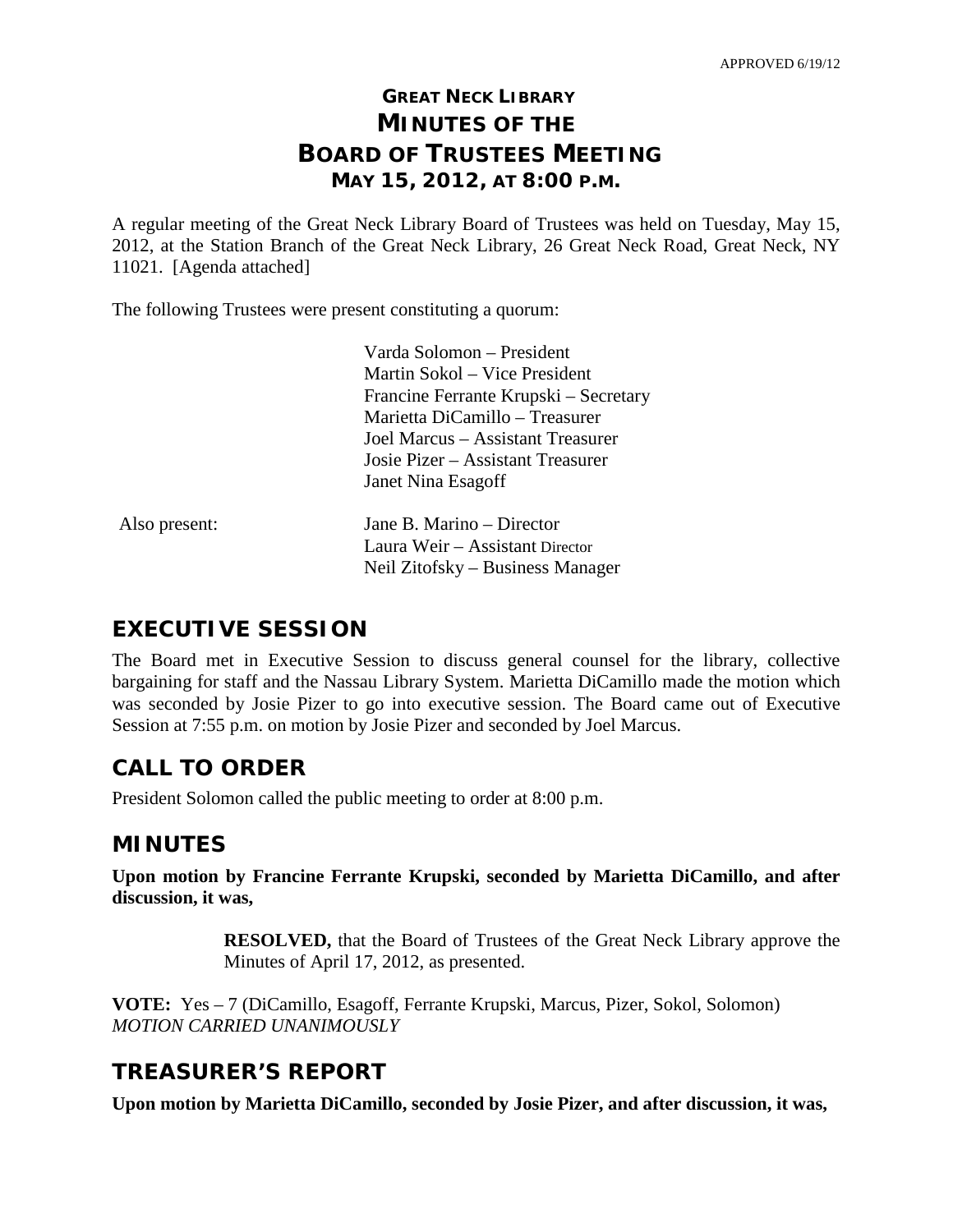**RESOLVED,** that the Board of Trustees of the Great Neck Library accept the following financial reports which have been reviewed by the Treasurer:

\_\_\_\_\_\_\_\_\_\_\_\_\_\_\_\_\_\_\_\_\_\_\_\_\_\_\_\_\_\_\_\_\_\_\_\_\_\_\_\_\_\_\_\_\_\_\_\_\_\_\_\_\_\_\_\_\_\_\_

• May 15, 2012, Treasurer's Report;

• Warrant dated April 14, 2012 through May 11, 2012 for Paid checks numbered 0030432 through 0030436, 0030466 through 0030471, 1247, 44701 through 44721 and a Wire Transfer and To-Be-Paid Checks numbered 44722 through 44866, the sums set against their respective names, amounting in the aggregate to \$257,530.37;

• Payroll Warrants for pay dates April 5, 2012 and April 19, 2012, in the amounts of \$169,770.71, and \$169,187.79 respectively for a total of \$338,958.50.

Public Comment: Marianna Wohlgemuth, Ralene Adler

**VOTE:** Yes – 7 (DiCamillo, Esagoff, Ferrante Krupski, Marcus, Pizer, Sokol, Solomon) *MOTION CARRIED UNANIMOUSLY*

### **PERSONNEL CHANGES**

#### **Upon motion by Marietta DiCamillo, seconded by Joel Marcus, and after discussion, it was,**

**RESOLVED,** that the Board of Trustees of the Great Neck Library accept the Personnel Changes for April 2012, which have been reviewed by the Personnel Committee, as presented.

**VOTE:** Yes – 7 (DiCamillo, Esagoff, Ferrante Krupski, Marcus, Pizer, Sokol, Solomon) *MOTION CARRIED UNANIMOUSLY*

### **REPORTS**

#### **Special Finance Committee Meeting**

Tuesday, May 8, 2012 at 7:30 p.m. in the Multi-Purpose Room at the Min Library. In Attendance: Marietta DiCamillo (Treasurer and Chair), Josie Pizer (Assistant Treasurer), Joel Marcus (Assistant Treasurer), Varda Solomon (Library Board President), Jane B. Marino (Library Director), Laura Weir (Library Assistant Director), Neil Zitofsky, (Business Manager)

Appearing before the Committee:Jill S. Sanders, CPA, Partner Cullen & Danowski, LLP, auditing firm for the Library.

Call to Order.Chair DiCamillo called the meeting to order at 7:35 p.m. and welcomed Ms. Sanders and thanked her for coming to the meeting to speak directly to the Finance Committee members. She then asked Ms. Sanders to take the committee through the report.

Ms. Sanders reported on the process her firm used to compile the audit, using not only the financial reports prepared by the Library but all documentation from financial institutions as well as interviews with administrative staff. Their goal was to ensure for the Board that proper controls exist to safeguard the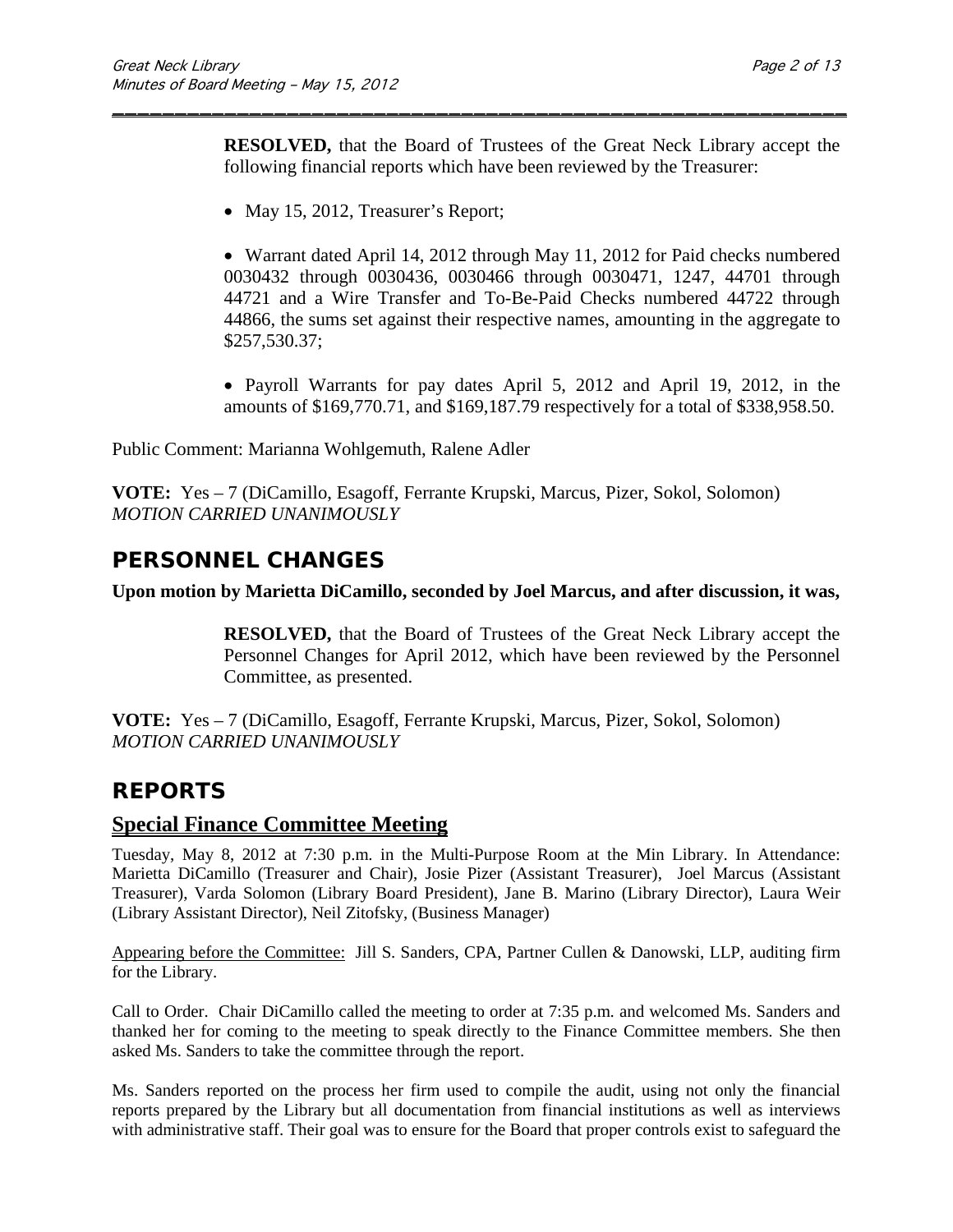budget as well as to do a risk assessment to make certain that sufficient mitigating controls are in place to reduce or eliminate potential risks.

\_\_\_\_\_\_\_\_\_\_\_\_\_\_\_\_\_\_\_\_\_\_\_\_\_\_\_\_\_\_\_\_\_\_\_\_\_\_\_\_\_\_\_\_\_\_\_\_\_\_\_\_\_\_\_\_\_\_\_

Ms. Sanders reported that the financial health of the Library is excellent and was pleased with an overall increase to the fund balance of \$97,067. Based on the accrual basis of accounting, the Library's total net assets decreased by \$715,258 predominantly as a result of \$642,045 of unfunded other postemployment benefits (retiree health insurance), a liability that must be noted as a result of the GASB 34 Statement. There is no mechanism available to accumulate funds for this obligation.

Ms. Sanders noted that although the Final Budget Variance with Actual and Encumbrances schedule on page 32, showed a positive variance in overall expenditures by \$178,510, showed a negative variance in seven expenditure lines while the others showed a positive variance. Ms. Sanders informed the committee that the Comptroller recently ruled that expenditures cannot be shown without monies to fund those expenditures and recommended that adjustments be made within those lines, an adjustment completely within the authority of the Board. The Finance Committee will discuss this before the audit is made final.

The only item that is needed to finalize the audit is an appraisal of capital assets, which has not been done since 2005 for the 2004 audit, and as an auditing firm new to the Library, Ms. Sanders recommended that it be done for this year. As soon as the appraisal is complete, the information will be inserted into the audit.

An important aspect of this audit was the implementation of the GASB 54 statement, "Fund Balance Reporting and Governmental Fund Type Definitions." The objective of this statement is to enhance the usefulness of fund balance information by providing clearer fund balance classifications that can be more consistently applied.

Ms. DiCamillo thanked the auditor for her presentation and all members of the committee praised the audit for its completeness and clarity. After a brief discussion, there being no further business, the meeting was adjourned at 9:15 p.m. [End of written report]

The auditors are waiting for the reevaluation of the Library's assets from the appraisers and when this is received, the audit results will be released. It is anticipated that it will be ready for the June Board meeting.

Public Comment: Norman Rutta

### **Building Advisory Committee**

Below are the written reports of the Building Advisory Committee meetings which were held in the Multi-Purpose Room at the Main Library.

#### THURSDAY, APRIL 19, 7:30 P.M. – 9:00 P.M.

Board Members: Trustee Marietta DiCamillo (Chair), Trustees Josie Pizer, Martin Sokol, Varda Solomon (President); Professional Members: Don Dillon (Architect), Allegra Goldberg (Project Manager), Leslie Kahn (Engineer), Mike Currie (Engineer); Committee Members: Ralene Adler, Naomi Feldheim, Stu Hochron, Amy Levinson, Marianna Wohlgemuth; Staff Members: Jane Marino (Library Director), Justin Fuchs, Christine Johnson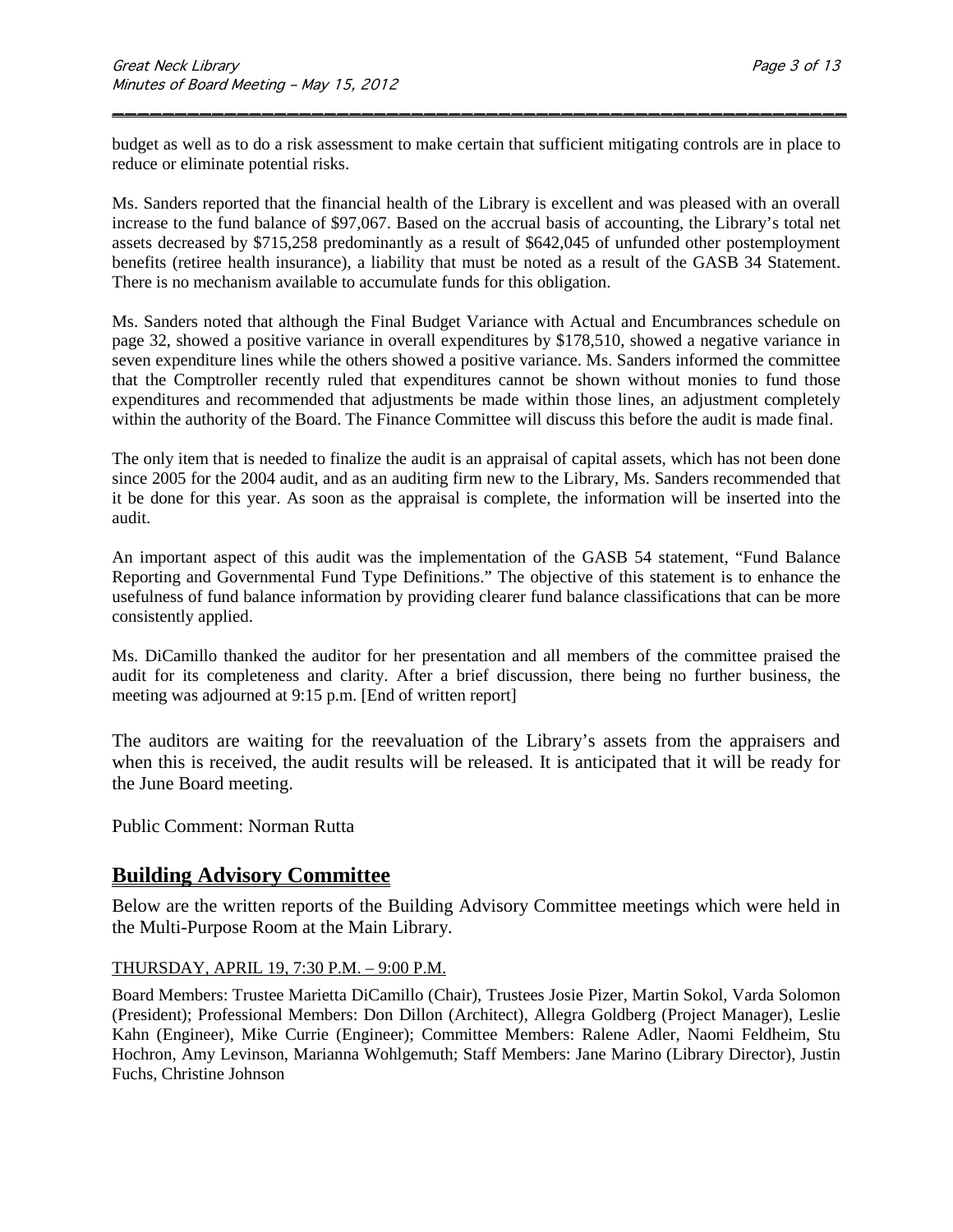Chair DiCamillo called the meeting to order at 7:35 p.m. Since several members of the public were in attendance, she asked the committee members to introduce themselves for the benefit of all who were in attendance.

\_\_\_\_\_\_\_\_\_\_\_\_\_\_\_\_\_\_\_\_\_\_\_\_\_\_\_\_\_\_\_\_\_\_\_\_\_\_\_\_\_\_\_\_\_\_\_\_\_\_\_\_\_\_\_\_\_\_\_

She then asked if the June  $7<sup>th</sup>$  meeting could be changed to June  $6<sup>th</sup>$ . All agreed and the Director will email the committee on the date change. Ms. DiCamillo then asked for comments on the minutes for the prior meeting. Nobody had any comments or changes.

At the initial meeting with Dattner, the Director was requested to present a quantitative and qualitative analysis of both the collection and staffing. The Director presented a written report to the committee.

As requested by Dattner Architects, Ms. DiCamillo reviewed items earlier identified by the Building Advisory Committee (BAC), labeled "Show Stoppers," items that could get in the way of a successful building project. The committee felt the issue of closing the building rather than doing a phased project is critical. They also mentioned perhaps members of the community would consider spending a little more money to avoid complete closure. Although it was felt even with phasing, the amount of \$10 million was doable. Second critical issue is parking lot safety; where and how patrons cross to enter the building and location of the delivery entrance. The last issue was an estimated budget goal of approximately \$10 million. Ms.DiCamillo added an item to be concerned about is a stymied process caused by the committee's inability to consider options. Two other items tagged as important but not necessarily "show stoppers" are the size and configuration of the community room as well as use of vacant space at Station Branch.

The last part of the Dattner task was to identify services not currently offered that the committee might consider. Ms. DiCamillo identified use of outdoor space, a cozy, living room space, a digital media lab, and flexible open space. These reports are attached.

Ms. DiCamillo then indicated that Dan Heuberger (Dattner) requested more committee members to attend the Dattner meetings. It was decided Leslie Kahn, Ralene Adler and Amy Levinson would attend along with Don Dillon, Marietta DiCamillo, Josie Pizer and Jane Marino. Ms. Marino will send out an email to all who will attend.

Ms. DiCamillo invited the President of the Historical Society, Alice Kasten, to address the committee on behalf of the group who had attended the BAC meeting. Alice Kasten said the letter she sent to the committee spoke for itself and that the history of Great Neck should be in a prominent position at the Main Library. Ms. DiCamillo thanked all for attending the meeting. The meeting was adjourned at 9:10 p.m. [End of written report]

#### THURSDAY, MAY 3, 2012, 7:30 PM – 9:00 PM

Board Members: Trustee Marietta DiCamillo (Chair), Trustees Josie Pizer, Martin Sokol--absent; Varda Solomon (President); Professional Members: Don Dillon (Architect)--absent, Allegra Goldberg (Project Manager)--absent, Leslie Kahn (Engineer), Mike Currie (Engineer); Committee Members: Ralene Adler, Naomi Feldheim, Stu Hochron, Amy Levinson, Marianna Wohlgemuth; Staff Members: Jane Marino (Library Director), Justin Fuchs, Christine Johnson

#### Call to Order and Review of Minutes

Marietta DiCamillo called the meeting to order at 7:35 p.m. and apologized for the late distribution of the Minutes from the previous meeting. She asked the committee to take a few minutes and review them. There were questions about the attachment prepared by Jane Marino. Mrs. Wohlgemuth questioned the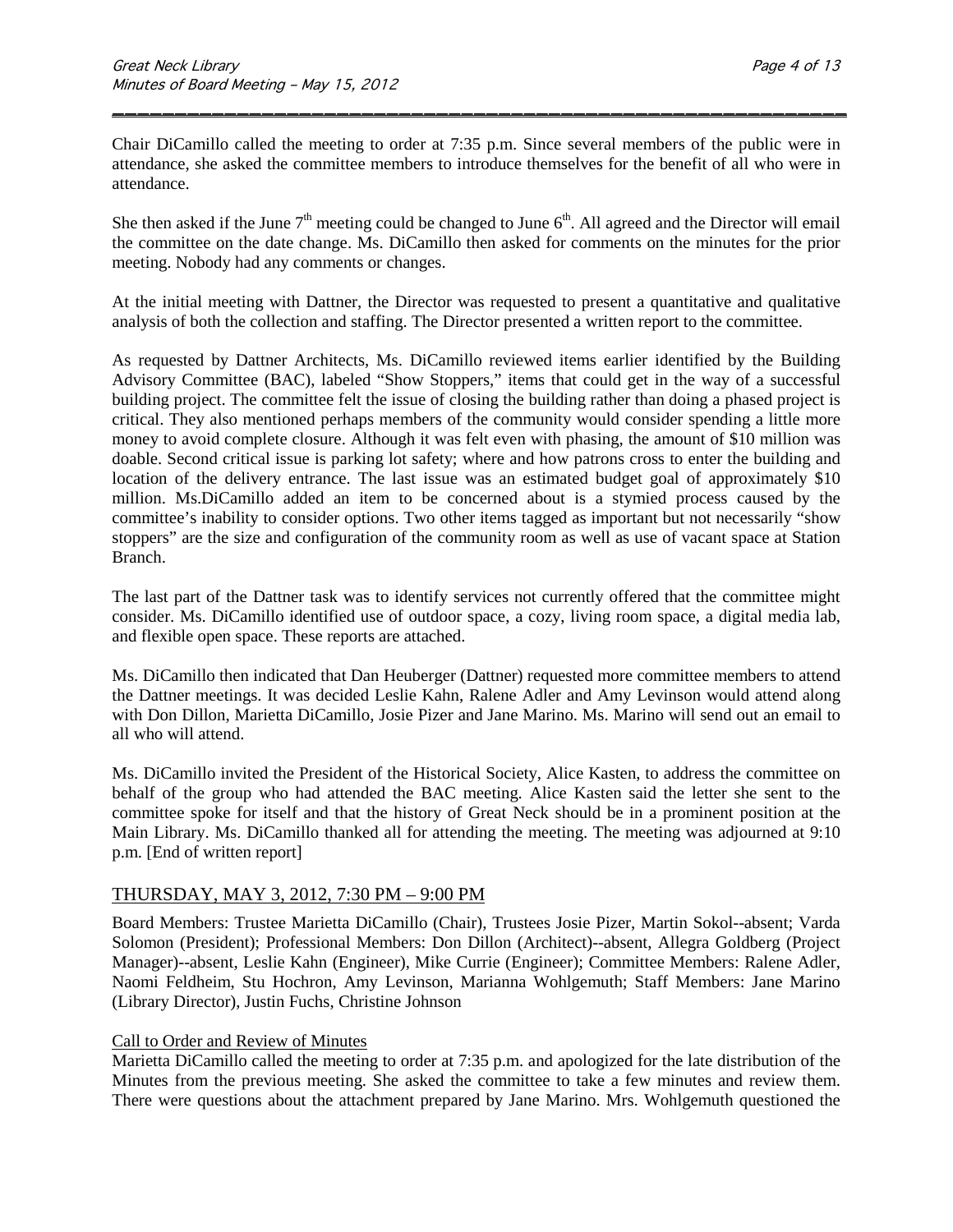wording of the cost estimated for the building project. After a brief discussion, it was decided to change the wording and Ms. Marino will send out a corrected version.

\_\_\_\_\_\_\_\_\_\_\_\_\_\_\_\_\_\_\_\_\_\_\_\_\_\_\_\_\_\_\_\_\_\_\_\_\_\_\_\_\_\_\_\_\_\_\_\_\_\_\_\_\_\_\_\_\_\_\_

#### Discussion about April Meeting with Dattner

Ms. DiCamillo asked for all who attended the April 24<sup>th</sup> meeting with Datter to give a brief report expressing their thoughts. The attendees, Ralene Adler, Leslie Kahn, Amy Levinson, Josie Pizer, and Jane Marino, pointed out several issues including the mezzanine. Ms. DiCamillo added that she cautioned all present at the Dattner meeting to not revisit items previously decided by vote of the BAC as this would not be a productive way to spend our valuable time. Leslie Kahn recognized and commented about Dan Heuberger who would prefer the mezzanine be eliminated and that its inclusion into the building project will limit the flexibility of the layout, a stated goal of the group. Leslie Kahn felt we should reconsider, however, realizing the need for this space preferred we not consider the removal of the mezzanine and, instead, become creative about its future use.

Josie Pizer stated that eliminating the mezzanine reduced needed square footage and hoped Dattner would be able to plan space around the mezzanine. The BAC recognizes the necessity to keep the mezzanine space and felt the architect would need to be creative.

Ms. Adler stated that Mr. Heuberger stated there was no extra space on the lower level, even though the BAC had identified reductions with the combination of the book room, P&P and TS, business office to Station Branch and potentially other items changing. At this time, the location of Children's area wasn't decided because of the safety/delivery issues which remain open. Mr. Heuberger then discussed his parking plan which indicates deliveries to the front of the building. Whatever we adopt, we need to understand and believe it's the right way to go. We also need hard data, which is difficult to predict far into the future with any accuracy.

Leslie Kahn stated Dan Heuberger was acting as a facilitator, which is an appropriate role for him. There are many items to consider in this process. The BAC agreed that we need to tell Dattner what we want and ask them to design a building for us, which is the purpose of the meetings and is ongoing.

Amy Levinson stated that we are talking about a design of a building and asking Ms. Marino for a look into the future, which is difficult. Ms. DiCamillo suggested we contact the reporters who wrote the articles in the NY Times or Wall Street Journal, which reported changes in thinking in the NYC Library System and the resulting decrease to certain traditional services within the city's branches and services. These articles were distributed to the BAC members at the last meeting.

The issue of flexible space continued to be discussed by the group and there were some comparisons made regarding neighboring libraries. Mr. Kahn cautioned the group not to get caught up in details prematurely. Ms. DiCamillo asked Ms. Marino to email Dattner for a proposal to draw preliminary concept plans for the building, since that is not part of his current agreement.

Off-site storage was discussed and Ms. DiCamillo asked Ms. Marino to get information on companies that would provide that service.

Other items to be followed up by the Chair and presented to the Great Neck Library Board of Trustees are RFP's for hiring a hazmat specialist and an independent cost estimator. This recommendation was made clear to the group at the previous meeting with Dattner. The Director believed she had an RFP ready to present to the Great Neck Library Board of Trustees along with the names of three potential firms. Ms. Levinson reminded everyone that we should be able to take advantage of the same pricing as the GN School Board receives if we end up using their same hazmat vendor. Ms. Marino will work with Mr. Heuberger, Mr. Kahn and Mr. Dillon on developing the cost estimator RFP. Ms. DiCamillo stated both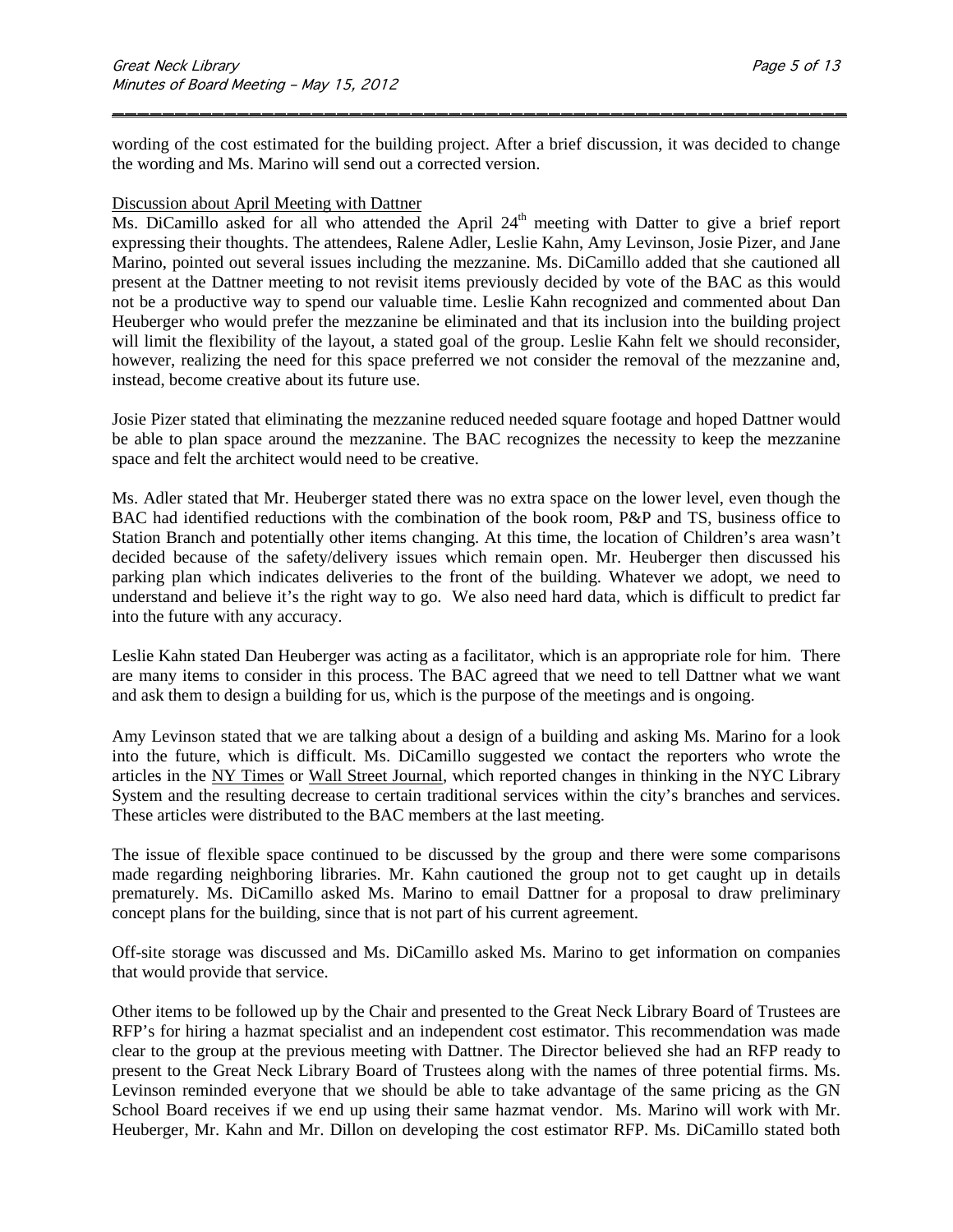items should be included on the May Board agenda and that she would discuss with GNL President Solomon. Both Ms. DiCamillo and Mr. Kahn asked Allegra Goldberg (not at tonight's meeting) to provide a definition of the following terms for the group: project manager, construction manager and owner's rep.

\_\_\_\_\_\_\_\_\_\_\_\_\_\_\_\_\_\_\_\_\_\_\_\_\_\_\_\_\_\_\_\_\_\_\_\_\_\_\_\_\_\_\_\_\_\_\_\_\_\_\_\_\_\_\_\_\_\_\_

Ms. DiCamillo asked the BAC about the current deadline for a report / recommendation to the Board which is currently set at July 1<sup>st</sup> and asked whether the BAC felt it should be pushed back. Ms. DiCamillo based her concern on the discussion the group had with Dan Heuberger at the last meeting when he presented his time line for completion of our requirements. After discussion, it was decided September 1<sup>st</sup> would be a more practical goal and Ms. DiCamillo stated she would ask the Board at the May  $15<sup>th</sup>$ meeting to amend the original resolution.

There being no further business, the meeting was adjourned at 9:00 p.m. [End of written report]

Trustee DiCamillo was asked to bring the Board up to date with the activities of the Building Advisory Committee. She reported that there are now 15 members on the committee, a small group of whom has been meeting in the City with Dattner to discuss the different options and the general consensus of the Building Advisory Committee. She added that comprehensive minutes of the Building Advisory Committee meetings are on the library's website.

Ralene Adler, a member of the Building Advisory Committee, shared some of the things discussed with Dattner Architects – what the library will be like in 2015 given the array of available products, the philosophy of how the library will be used, its accessibility, and the way staff functions. She also stated that the Committee has moved from the philosophical to the concrete to the monetary and now on to paper and pencil.

Trustee Pizer, also a member of the Building Committee, commented on how quickly the committee has moved in terms of agreement and consensus. It is clear that the residents and the professionals are driving this process, it belongs to them and the architect is fully aware of that. The committee is at the point now of putting together enough information to have a cost estimator and a plan.

Ms. Marino expressed her appreciation for the skill each member has brought to the table, and she is very hopeful. Trustee DiCamillo was commended for her outstanding job in chairing the committee.

Public Comment: Karen Rubin

### **Assistant Director**

Automatically Yours: The Library participates in a service offered by the vendor Baker and Taylor called Automatically Yours, which is a specialized collection program that delivers the latest publications from popular authors automatically. Baker and Taylor provides me with a master list from which the Library selects the authors and the number of copies we want to have added to our collection automatically as new titles appear. This master profile is updated periodically by myself and Reference Librarians, Maureen McKenna and Janet Schneider, who are directly involved in ordering new fiction. After a series of meetings where we examined circulation records, for a historical perspective, we deliberated and developed a revised master profile. This revised profile will help us to determine what popular authors and titles should be earmarked for the new Express Book collection.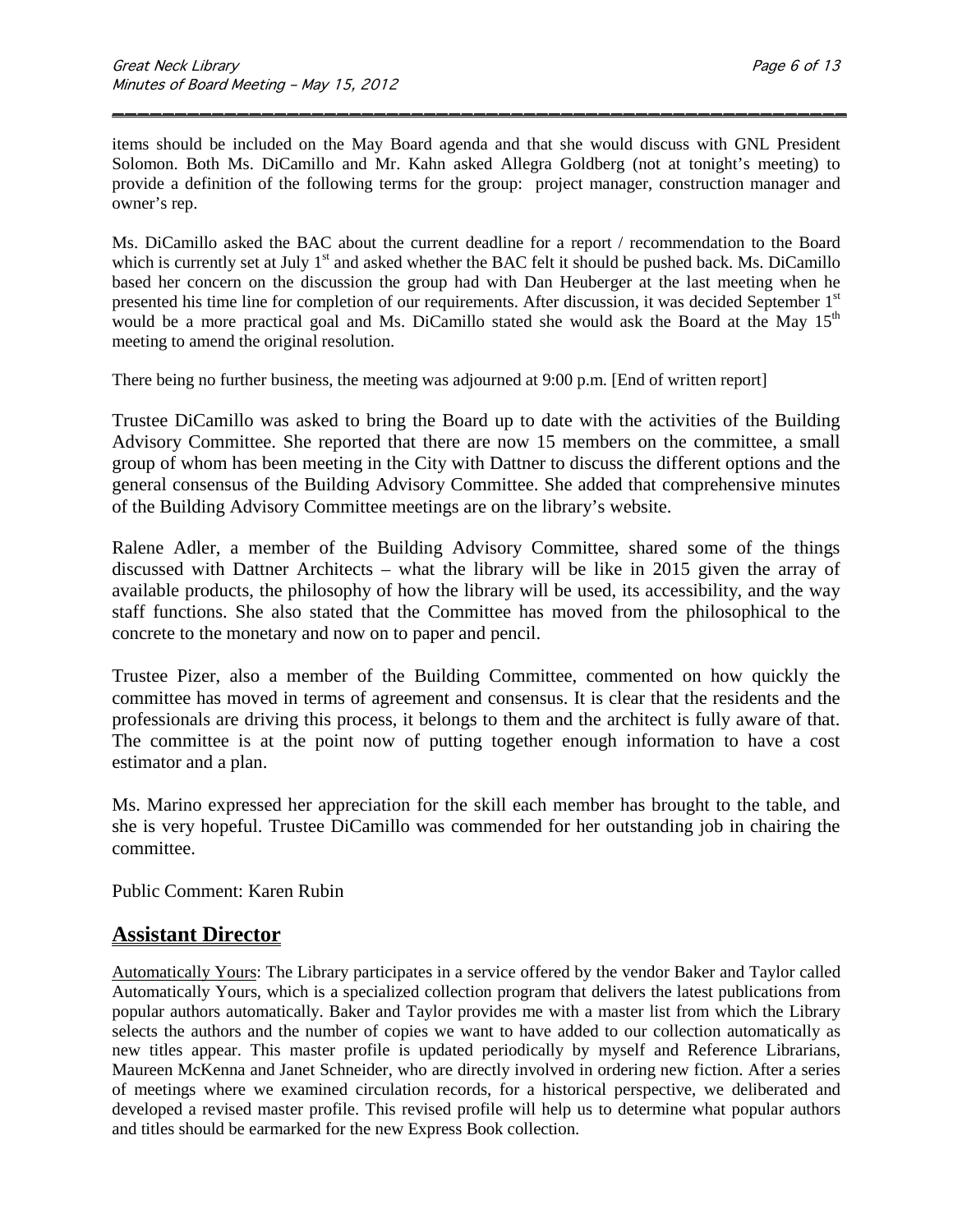Technical Services and the Weeding Process: Charged with a directive from Library Director Jane Marino to actively weed their collections, all Library departments have made a concerted effort to rid their collections of old, under circulated and outdated material. Children's Department Head Deirdre Goode has been especially committed to weeding the Children's Book collection and has gotten every librarian in the department involved in the process. In the month of April the Children's Department sent 709 fiction titles and 593 non-fiction titles to Technical Services for discard, a marked increase from April 2011 when TS received 206 fiction and 49 non-fiction titles from the department.

\_\_\_\_\_\_\_\_\_\_\_\_\_\_\_\_\_\_\_\_\_\_\_\_\_\_\_\_\_\_\_\_\_\_\_\_\_\_\_\_\_\_\_\_\_\_\_\_\_\_\_\_\_\_\_\_\_\_\_

Under the supervision of Chris Johnson in Technical Services two part-time clerks in TS have been kept very busy discarding all these books. The discard process includes scanning the barcode to delete the item from the database, marking out the barcode in the book, stamping the book "Discarded, " counting the discards for statistical purposes, and finally checking each title against the Better World Books website to find out if the item is of interest to the organization.

Book Sale Revenue: The annual Silent Auction of Special Bid Items that took place between April 18 and April 24 raised \$162.50 in sales. Items sold included Gale Encyclopedia of Medicine, four sets of Scott Standard Postage Stamp Catalogue, and two MP3 player kits that were discarded from the Audiovisual Department. Specially priced items including art books, cookbooks and older editions of reference books were also put up for sale in April and raised \$545.12, bringing the total April 2012 book sale revenue to \$707.62. The average monthly book sales for the first three months of 2012 were \$392.25.

In the four month period of January through April 2012 the Great Neck Library has received commissions of \$164.95 for our discarded books from Better World Books. Commissions to our Non-profit Literacy Partner, *Worldfund*, an organization dedicated to teacher and student training in Latin America, totaled \$54.98 for the same period.

Repairs at Station Branch: After the heavy rains over the weekend of April 21, Kathleen Cotter noticed new stains appearing on the ceiling tiles at the Station Branch. The landlord, Kabro Associates, was contacted and they in turn sent out a 631 Construction crew to perform several days of additional roof repair. No new stains have appeared since the roof repair and approximately 30 replacement tiles were installed on Thursday, May  $10^{th}$ . [End of written report]

Comments on the report: The Assistant Director was asked what criterion was used for weeding books to which she replied that if an item has not circulated in the last five to six years, out of date, and in poor physical condition, it is a candidate for weeding. She was asked to come up with the percentage of the collection that has been weeded.

Public Comment: Ralene Adler, Marianna Wohlgemuth

### **Library Director**

Main Library: As of this writing, the work on the cooling tower is expected to take place during this week, the week of the  $14<sup>th</sup>$ , with the actual tower being installed on the morning of the  $16<sup>th</sup>$ , which would necessitate a delayed opening for Main until 12:00 noon. Everything should be done by the end of the week.

We are going to install planters to put along the edge of the patio to make that area off limits for vehicles and therefore safer for pedestrians.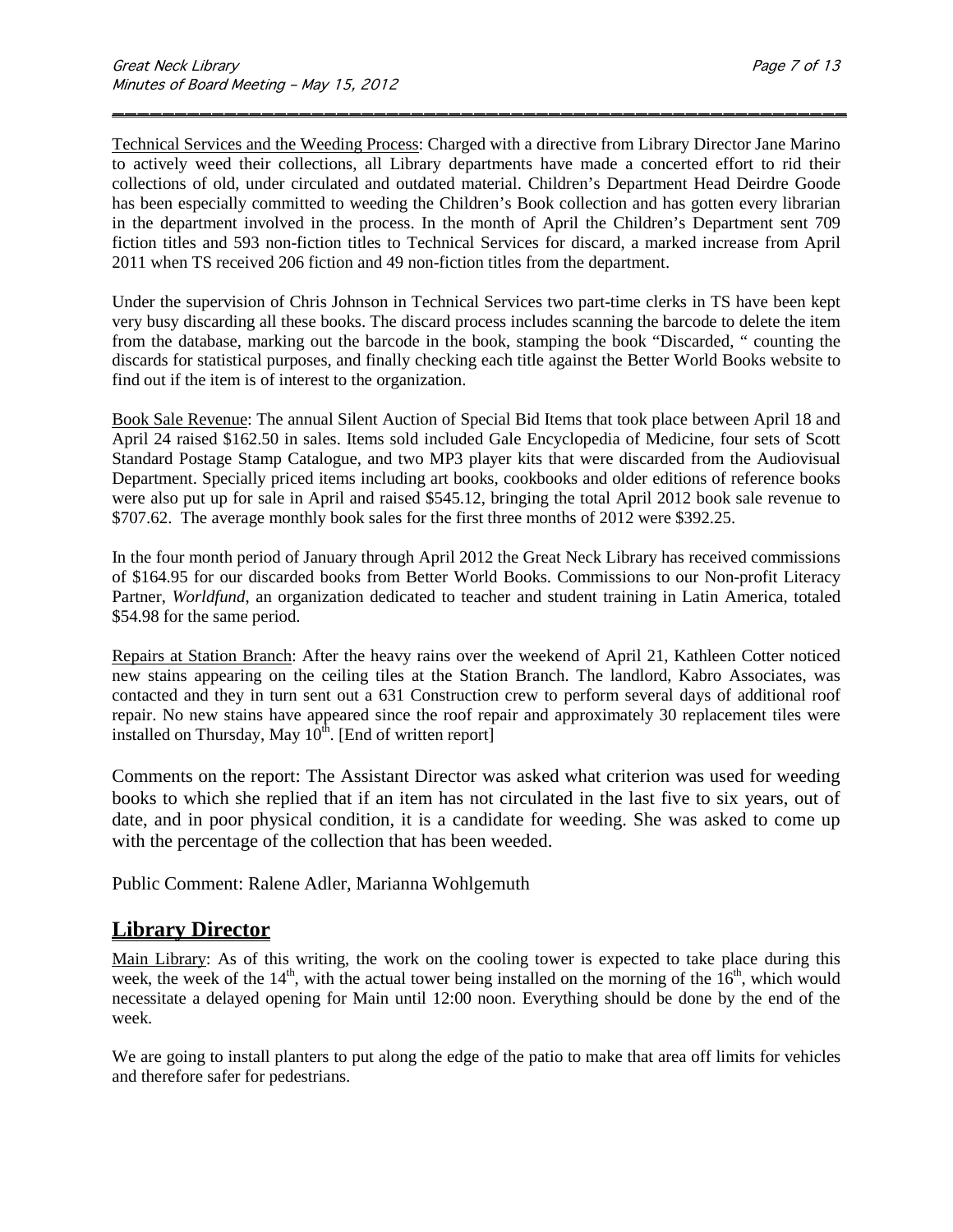Conferences and Meetings: In Mid-April, two of our staff members attended the Innovative Users Group Conference, sponsored by Innovative Interfaces, our ILS vendor. They found it very worthwhile and both of their reports on the conference are attached.

\_\_\_\_\_\_\_\_\_\_\_\_\_\_\_\_\_\_\_\_\_\_\_\_\_\_\_\_\_\_\_\_\_\_\_\_\_\_\_\_\_\_\_\_\_\_\_\_\_\_\_\_\_\_\_\_\_\_\_

Several of our staff members attended the Long Island Library Conference on May  $3<sup>rd</sup>$ , and heard from several authors as well as trends and issues in today's library world, such as protecting privacy using mobile applications and Social Networks, and also got the opportunity to visit with vendors in the exhibit hall.

I want to thank the trustees who attended the Library Trustee Institute in Uniondale on May 4<sup>th</sup> and 5<sup>th</sup>. Your willingness to educate yourselves on library matters and to meet and interact with trustees with other libraries will only make our library stronger.

Donations: To date the Library has received almost \$900 in honor of our late patron, Maria Fornari, from her family and friends. Checks have come in from many different states but they all want to pay tribute to her by making a donation to the Library. [End of written report]

Comments on the report:

The Director clarified that the installation of the cooling tower has been changed to Thursday, May 17 and delayed opening of the Main Library will be at 1:00 p.m. instead of 12 noon. The steel beam has already been installed and electrical work is being done.

Trustee DiCamillo inquired of the Business Manager where in the financials was the return of delinquent materials posted. He indicated that only the money but not the return of the delinquent material was posted under the revenue page under collection agency fees. She asked that an analysis of the breakdown of money versus returned materials be prepared for each monthly Finance Committee meeting.

Trustee DiCamillo, in reviewing the reports from the Innovative Conference, asked the Director to find out the costs of Decision Center and Reporter, tools that could be beneficial for staff now and in the future. The Director then provided the costs as well as more information on these products which she already had. In addition, Ms. Marino mentioned a third product, Floating Collections, a software that allows high-demand items to go on the shelf where they are last checked in and not returned to the owning location. This permits such items to circulate more freely among the four locations. She will bring these products as a proposal to the Board at a later date. The Director was asked to find out if the vendor for Decision Center and Reporter would be willing to do a demonstration to the Board.

Public Comment: Ralene Adler

### **OLD BUSINESS**

### **Extension of Building Advisory Committee Deadline**

**Upon motion by Marietta DiCamillo and seconded by Francine Ferrante Krupski, and after discussion, it was,**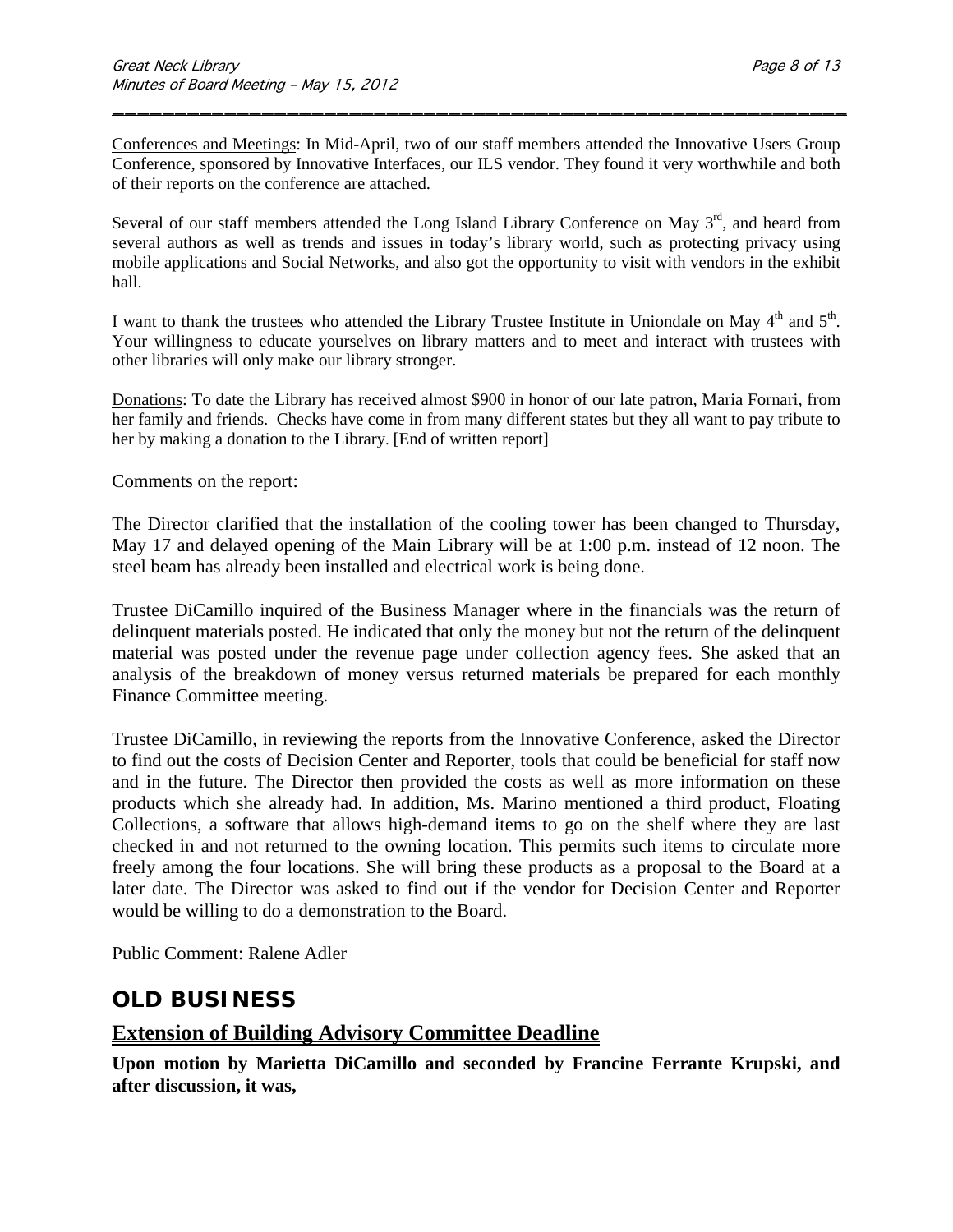**RESOLVED,** that the Great Neck Library Board of Trustees amend the resolution dated November 22, 2011 to change the date from July 1, 2012 to September 1, 2012 for the Building Advisory Committee to come up with a plan and a budget for presentation to the Board of Trustees.

Committee Chair DiCamillo explained the reason for this resolution. At the last meeting in the City with Dattner Architect, the Committee realized that they could not meet the July  $1<sup>st</sup>$  deadline but would need an additional month. Since the Board does not meet over the summer, they are asking for a September  $1<sup>st</sup>$  deadline and the committee will continue meeting over the summer and by then will have a working plan and a budget with the cost estimates.

\_\_\_\_\_\_\_\_\_\_\_\_\_\_\_\_\_\_\_\_\_\_\_\_\_\_\_\_\_\_\_\_\_\_\_\_\_\_\_\_\_\_\_\_\_\_\_\_\_\_\_\_\_\_\_\_\_\_\_

There will be one more meeting with the architects which will conclude deliberations. Dattner will then need time to interpret the information and turn it into a 'block concept design' (where things will fit within the library plan). Initially, the committee did not realize a 'block concept' is a pre-requisite for obtaining cost estimates.

Public Comment: Karen Rubin, Dan Nachmanoff, Ralene Adler, Carol Frank

**VOTE:** Yes **–** 7 (DiCamillo, Esagoff, Ferrante Krupski, Pizer, Marcus, Sokol, Solomon) *MOTION CARRIED UNANIMOUSLY*

### **NEW BUSINESS**

### **Hiring of General Counsel**

**Upon motion by Martin Sokol and seconded by Marietta DiCamillo, and after discussion, it was,**

**RESOLVED,** that the Great Neck Library Board of Trustees authorize the retention of the firm of Bee, Ready, Fishbein, Hatter & Donovan, LLP, as general counsel to advise the Library on all matters not related to personnel and labor. The firm will be retained at the hourly rate of \$235 an hour. The funds for this service will be taken from the Legal Fees – General line of the operating budget.

Public Comment: Ralene Adler, Dan Nachmanoff

**VOTE:** Yes **–** 7 (DiCamillo, Esagoff, Ferrante Krupski, Marcus, Pizer, Sokol, Solomon) *MOTION CARRIED UNANIMOUSLY*

### **Asbestos Testing – Main Library**

**Upon motion by Marietta DiCamillo and seconded by Josie Pizer, and after discussion, it was,**

**RESOLVED,** that the Great Neck Library Board of Trustees authorize the Library Director to seek proposals for the testing of asbestos, lead paint, mold, and other known carcinogens and any other health hazards for the Main Building.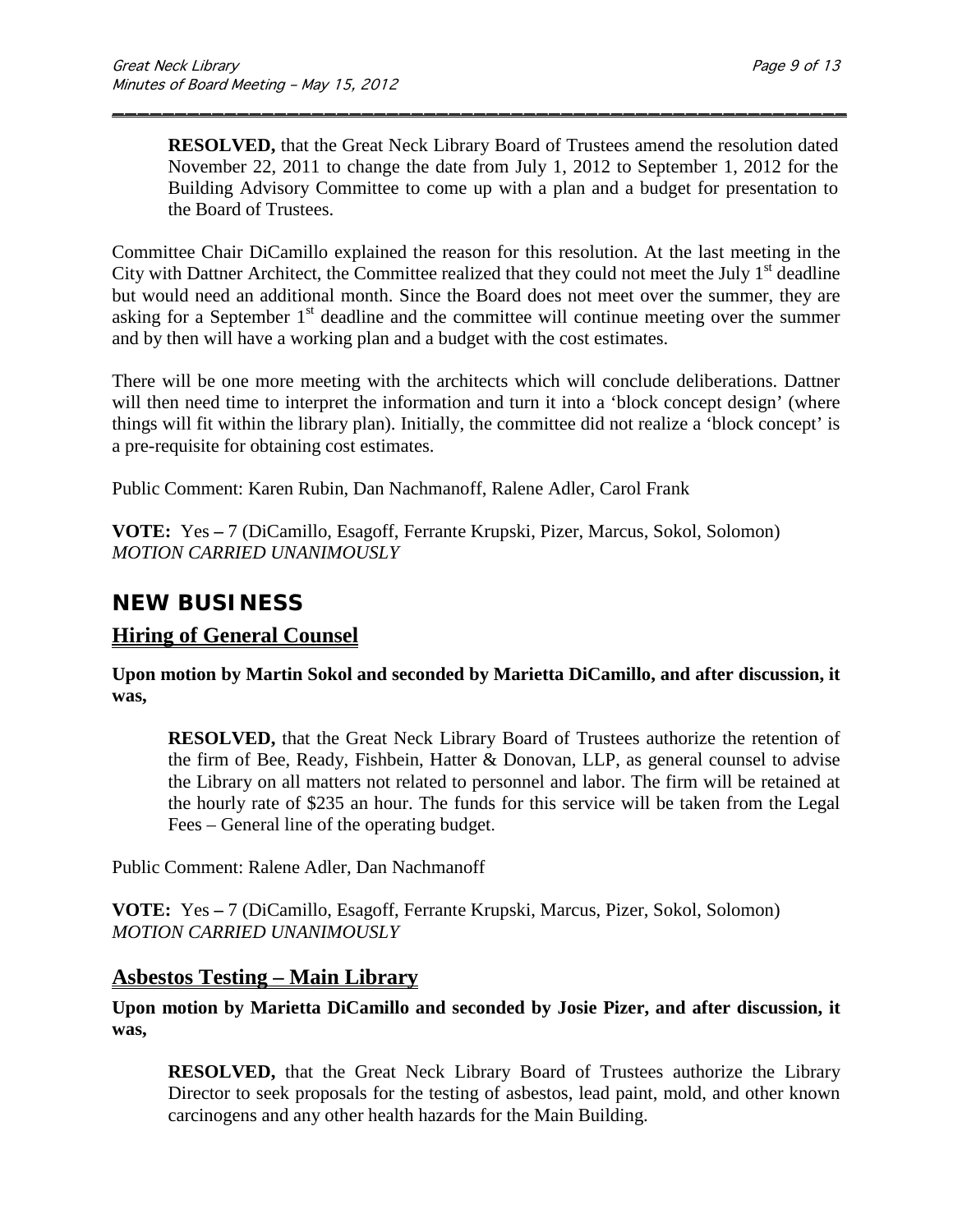Trustee Pizer asked that the words 'Board of Trustees' be added to the first line of the RFP to replace 'Director'. [It should read: "The Board of Trustees of the Great Neck Library invites…"]

\_\_\_\_\_\_\_\_\_\_\_\_\_\_\_\_\_\_\_\_\_\_\_\_\_\_\_\_\_\_\_\_\_\_\_\_\_\_\_\_\_\_\_\_\_\_\_\_\_\_\_\_\_\_\_\_\_\_\_

Public Comment: Karen Rubin

**VOTE:** Yes **–** 7 (DiCamillo, Esagoff, Ferrante Krupski, Marcus, Pizer, Sokol, Solomon) *MOTION CARRIED UNANIMOUSLY*

#### **Independent Cost Estimator**

**Upon motion by Marietta DiCamillo and seconded by Josie Pizer, and after discussion, it was,**

**RESOLVED,** that the Great Neck Library Board of Trustees authorize the Library Director to seek proposals from independent cost estimators for the Main Building renovation project.

Trustee Pizer asked that the words 'Board of Trustees' be added to the first line of the RFP to replace 'Director'. [It should read: "The Board of Trustees of the Great Neck Library invites…"]

Public Comment: Ralene Adler, Marianna Wohlgemuth

**VOTE:** Yes **–** 7 (DiCamillo, Esagoff, Ferrante Krupski, Marcus, Pizer, Sokol, Solomon) *MOTION CARRIED UNANIMOUSLY*

#### **Landscape Contract**

**Upon motion by Francine Ferrante Krupski and seconded by Marietta DiCamillo, and after discussion, it was,**

**RESOLVED,** that the Great Neck Library Board of Trustees hereby authorize the award of the landscaping services contract for the 2012 season to Cabo Landscaping, at a cost of \$6,950 to be billed in nine monthly installments of \$775, as per their proposal dated April 30, 2012, to be charged to the Landscaping budget line.

The resolution was amended to correct the error in the total cost from \$6,950 to \$6,975.

#### **Upon motion by Joel Marcus and seconded by Marietta DiCamillo, and after discussion, it was,**

**RESOLVED,** that the Great Neck Library Board of Trustees amend the resolution to authorize the award of the landscaping services contract for the 2012 season to Cabo Landscaping, at a cost of \$6,975 to be billed in nine monthly installments of \$775, as per their proposal dated April 30, 2012, to be charged to the Landscaping budget line.

Public Comment: Norman Rutta, Ralene Adler, Carol Frank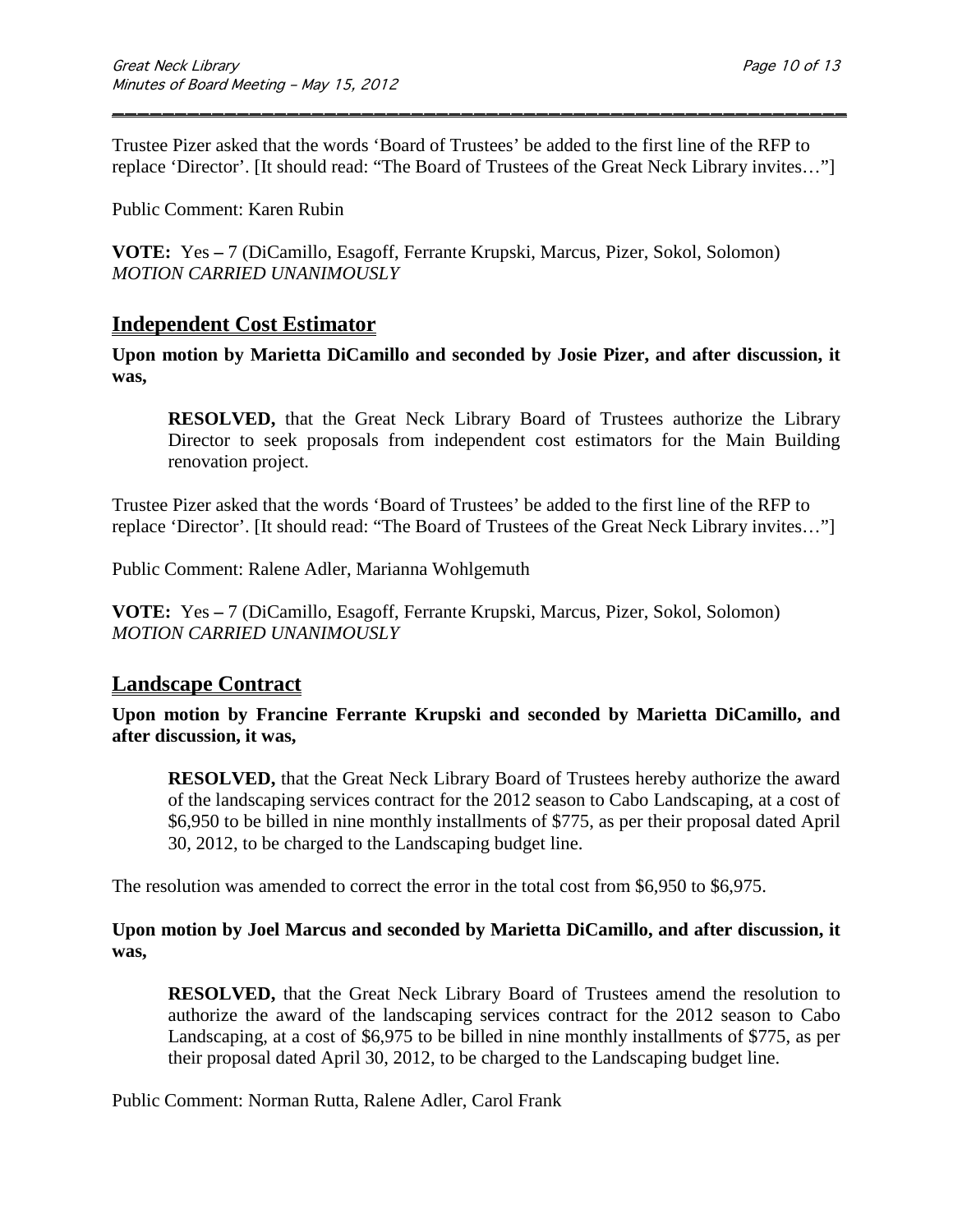**VOTE:** Yes **–** 7 (DiCamillo, Esagoff, Ferrante Krupski, Marcus, Pizer, Sokol, Solomon) *MOTION CARRIED UNANIMOUSLY*

### **Appointment of Interim Department Head of Reference**

**Upon motion by Marietta DiCamillo and seconded by Joel Marcus, and after discussion, it was,**

\_\_\_\_\_\_\_\_\_\_\_\_\_\_\_\_\_\_\_\_\_\_\_\_\_\_\_\_\_\_\_\_\_\_\_\_\_\_\_\_\_\_\_\_\_\_\_\_\_\_\_\_\_\_\_\_\_\_\_

**RESOLVED,** that the Great Neck Library Board of Trustees authorize the appointment of Margery Chodosch as Interim Department Head for the Reference Department. Such appointment would be retro-active to March 5, 2012. Her annual salary will be increased by \$4,196 in recognition of her additional duties.

Trustee Pizer stated that instead of using the term 'Reference Department,' she would like to move in the direction to refer to that department as 'Adult Services', which is a part of the overall restructuring being worked on.

Public Comment: Ralene Adler, Norman Rutta

**VOTE:** Yes **–** 7 (DiCamillo, Esagoff, Ferrante Krupski, Marcus, Pizer, Sokol, Solomon) *MOTION CARRIED UNANIMOUSLY*

#### **Automated Time & Attendance**

**Upon motion by Josie Pizer and seconded by Marietta DiCamillo, and after discussion, it was,**

**RESOLVED,** that the Great Neck Library Board of Trustees authorize the acceptance of the Accu Data Payroll Service's proposal for Time Vantage time and attendance service as per their proposal dated March 13, 2012, with a one time setup charge of \$850 and a usage charge of \$4 per employee per month, to be charged to Payroll Service budget line.

Public Comment: Ralene Adler

**VOTE:** Yes **–** 7 (DiCamillo, Esagoff, Ferrante Krupski, Marcus, Pizer, Sokol, Solomon) *MOTION CARRIED UNANIMOUSLY*

#### **Holiday & Sunday Schedule**

**Upon motion by Janet Esagoff and seconded by Francine Ferrante Krupski, and after discussion, it was,**

**RESOLVED,** that the Great Neck Library Board of Trustees accept the Holiday & Sunday Schedule for September 2012 to August 2013 as presented.

**VOTE:** Yes **–** 7 (DiCamillo, Esagoff, Ferrante Krupski, Marcus, Pizer, Sokol, Solomon) *MOTION CARRIED UNANIMOUSLY*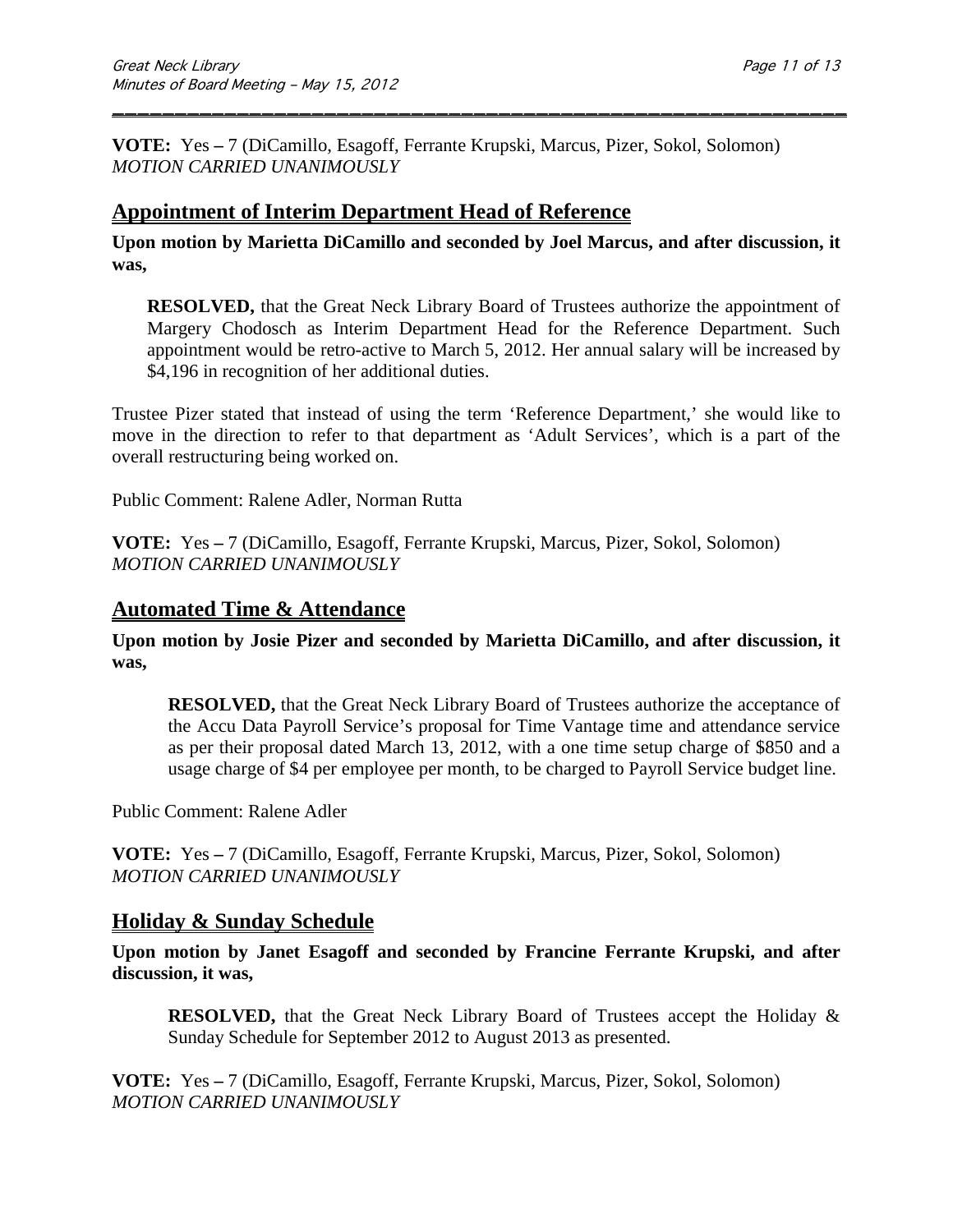#### **Donation Acknowledgments**

**Upon motion by Francine Ferrante Krupski and seconded by Josie Pizer, and after discussion, it was,**

\_\_\_\_\_\_\_\_\_\_\_\_\_\_\_\_\_\_\_\_\_\_\_\_\_\_\_\_\_\_\_\_\_\_\_\_\_\_\_\_\_\_\_\_\_\_\_\_\_\_\_\_\_\_\_\_\_\_\_

**RESOLVED,** that the Great Neck Library Board of Trustees accept the following monetary donations in memory of Maria Fornari:

•\$200 from Chiara Sugrue, Nora Morgenstern, Patricia Wasserman and Danny Soto;

• \$180 from David and Andrea Garber.

**VOTE:** Yes **–** 7 (DiCamillo, Esagoff, Ferrante Krupski, Marcus, Pizer, Sokol, Solomon) *MOTION CARRIED UNANIMOUSLY*

### **Excess Equipment**

**Upon motion by Martin Sokol and seconded by Josie Pizer, and after discussion, it was,**

**RESOLVED,** that the Great Neck Library Board of Trustees declare the items listed on the schedule from the Computer Department dated May 2012 excessed and authorize the Director to dispose of same in an appropriate manner.

**VOTE:** Yes **–** 7 (DiCamillo, Esagoff, Ferrante Krupski, Marcus, Pizer, Sokol, Solomon) *MOTION CARRIED UNANIMOUSLY*

### **Dattner Proposal for Additional Services**

**Upon motion by Marietta DiCamillo and seconded by Francine Ferrante Krupski, and after discussion, it was,**

**RESOLVED,** that the Great Neck Library Board of Trustees approve the expenditure of an amount not to exceed \$45,500 for additional services which include reimbursables, such as printing, posting and local travel, by Dattner Architects for a conceptual design study for the Great Neck Library to be invoiced monthly with an initial deposit of \$8,000 to start the job. Such funds are to be taken from the Main Building and Special Services fund.

Trustee DiCamillo asked for this item to be tabled to allow further research and review by the professionals on the Building Advisory Committee.

#### **Upon motion by Marietta DiCamillo and seconded by Josie Pizer, and after discussion, it was,**

**RESOLVED,** that the Great Neck Library Board of Trustees table the proposal from Dattner to perform additional services.

**VOTE:** Yes **–** 7 (DiCamillo, Esagoff, Ferrante Krupski, Marcus, Pizer, Sokol, Solomon) *MOTION CARRIED UNANIMOUSLY*